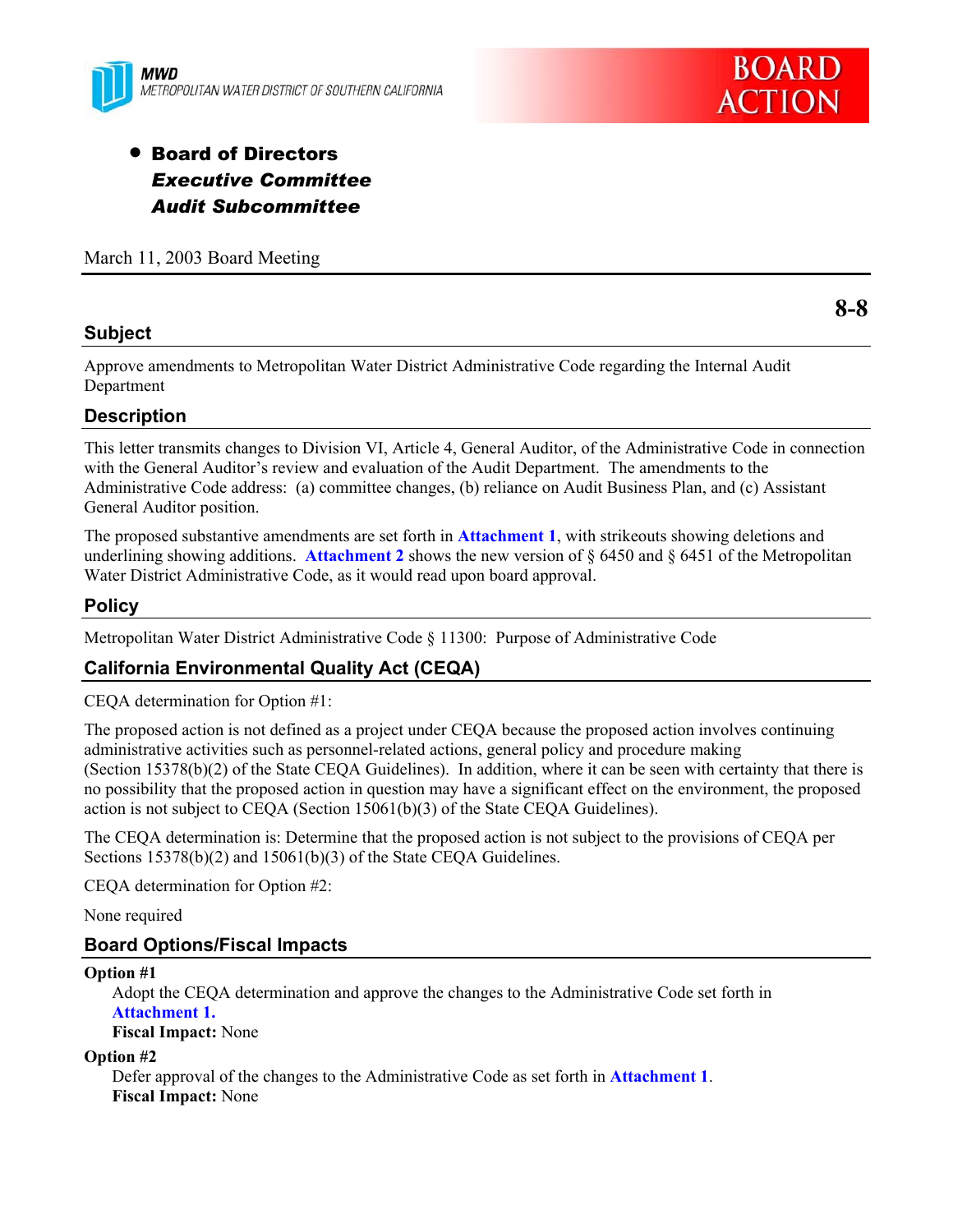## **Staff Recommendation**

Option #1

2/20/2003 *Gerald C. Riss General Auditor Date*

**Attachment 1 – Administrative Code Amendments showing additions and deletions** 

**Attachment 2 – Administrative Code Amendments in final form**  BLA #2076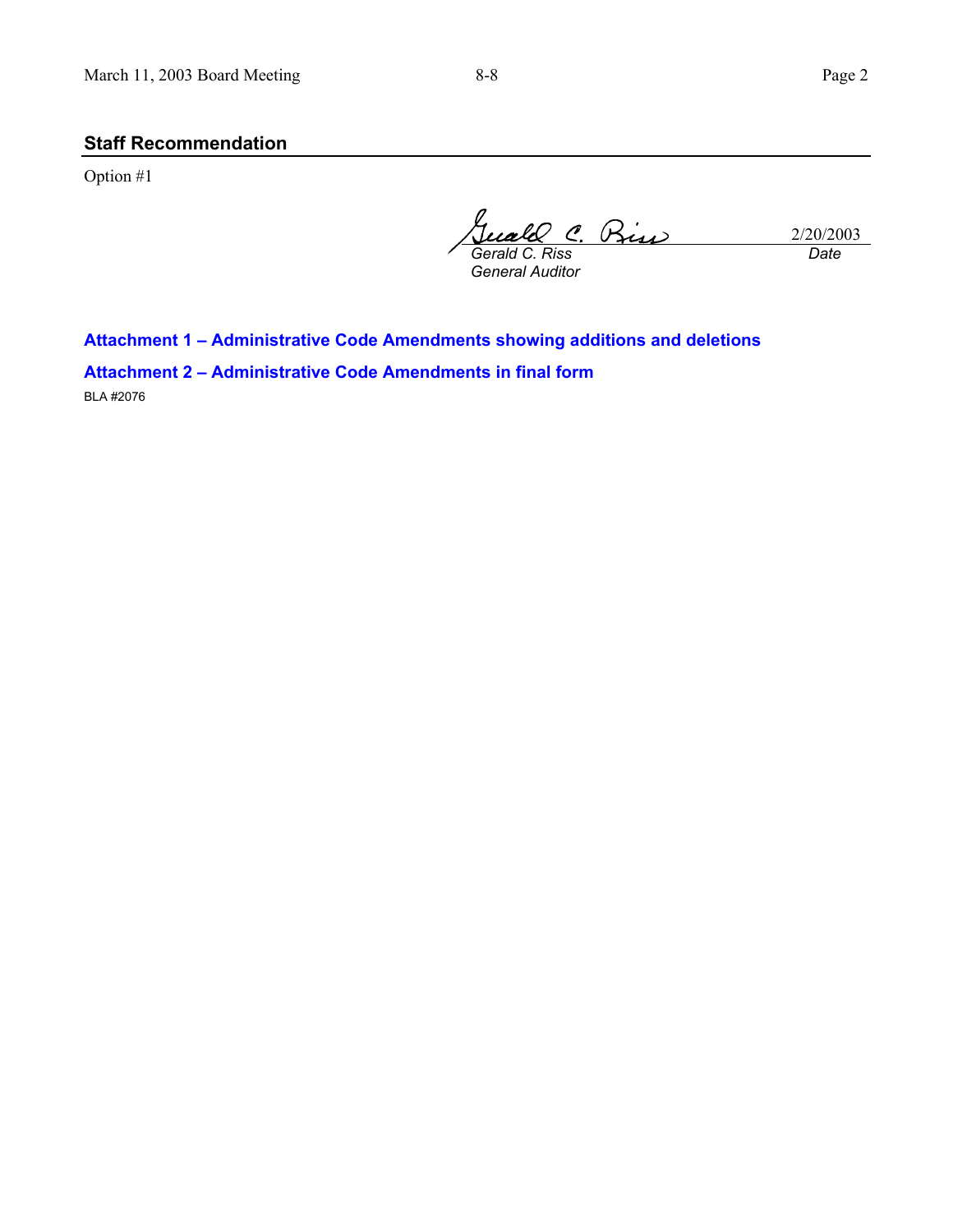## **Article 4**

### **GENERAL AUDITOR**

Sec.

6450. Powers and Duties

6451. Assistant General Auditor

6452. Authority to Obtain Professional Services

### **§ 6450. Powers and Duties.**

 (a) The District's independent internal auditing function is governed by provisions of the California Government Code and by policies established by the Board of Directors. The scope of internal auditing activities is subject to Board review and approval, but shall not otherwise be restricted. The Audit, Budget and Finance Committee Audit Subcommittee is responsible for the oversight of the internal auditing function, approving the Audit Department charter and for reviewing reports issued by both the internal and external auditors. Internal auditors, with stringent regard for safekeeping and confidentiality, shall have access to all District activities, records, property, and employees as may be necessary to carry out their assigned responsibilities.

(b) The General Auditor manages the District's Audit Department and is responsible to perform, among other things, the following duties as he deems necessary and proper:

(1) Examining and evaluating the adequacy and effectiveness of the organization's systems of internal control, including those pertaining to the deterrence, detection, and investigation of fraudulent or illegal acts.

(2) Reviewing the reliability and integrity of financial and operating information and the means used to identify, measure, classify, and report such information.

(3) Reviewing the systems established to ensure compliance with those policies, plans, procedures, laws, and regulations that could have a significant impact on operations and reports, and determining whether the organization is in compliance.

(4) Reviewing the means of safeguarding assets and, as appropriate, verifying the existence of such assets.

(5) Appraising the economy and efficiency with which resources are employed and the quality of performance in carrying out assigned responsibilities.

(6) Reviewing operations or programs to ascertain whether results are consistent with established objectives and goals and whether the operations or programs are being carried out as planned.

(7) Coordinating internal auditing activities with the work of the independent external auditors and assisting the external auditors as required.

(c) In addition to the duties outlined at paragraph 6450(b), the General Auditor is responsible for recommending an Audit Department charter, any changes to which shall be approved by the Audit Subcommittee, and is responsible for formulating departmental policies and procedures; directing and evaluating the performance of work done by employees within the department, administering the internal records of the department; and administering the District's contract for external audit services. The General Auditor shall annually in advance of the July Board meetings, submit to the Audit, Budget and Finance Committee Audit Subcommittee a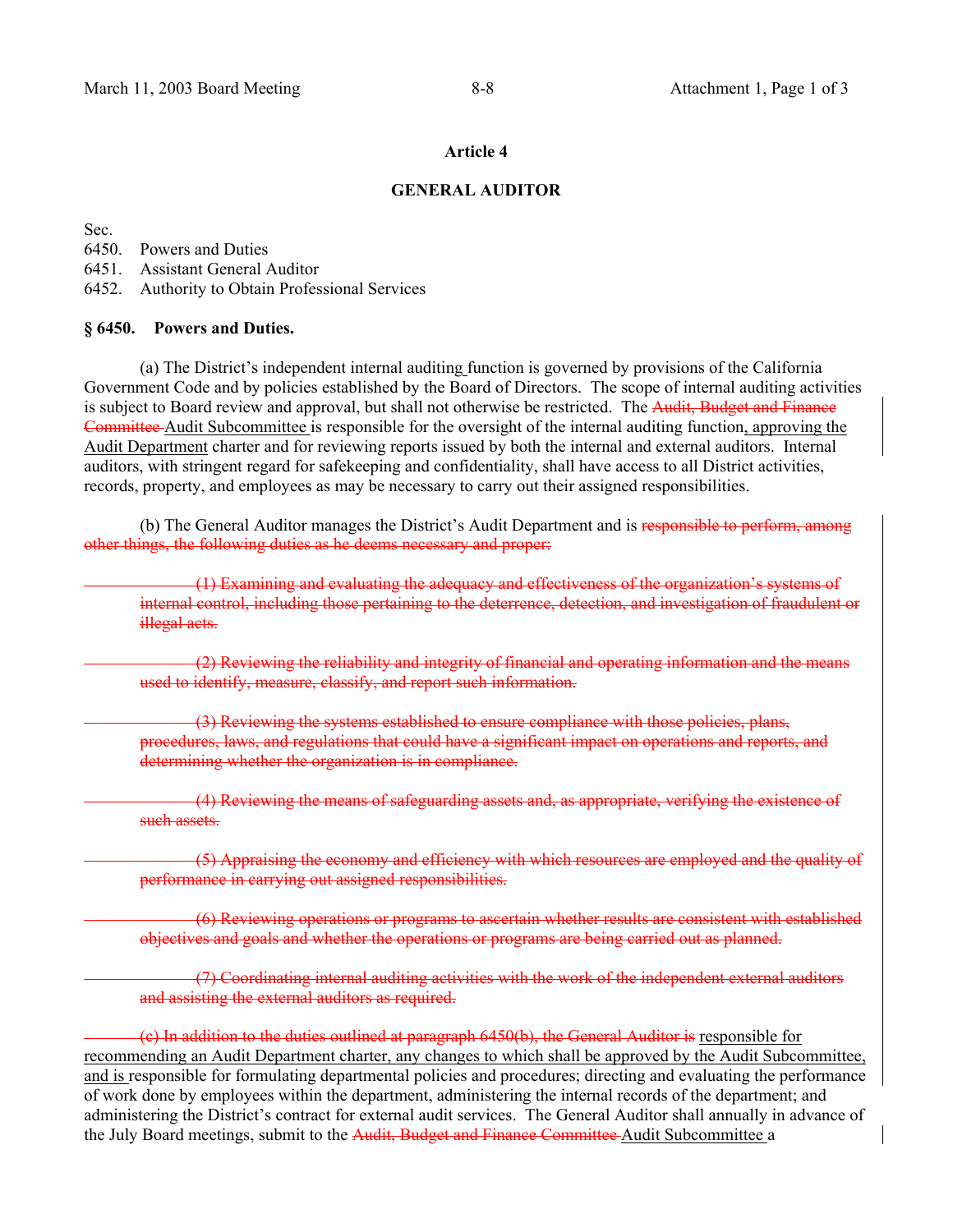comprehensive Audit business plan and the Audit Department's annual goals and work objectives for review and approval. The business plan and goals and work objectives shall be submitted in conjunction with similar reports by the Chief Executive Officer and General Counsel to the Executive Committee and the Legal, Claims and Personnel Committee.

 (cd) The General Auditor shall report the findings, opinions, and recommendations which result from the performance of the duties outlined in paragraphs  $6450(b)$  and  $(e)$  to the Chief Executive Officer and General Counsel for their information and appropriate actions. The form and content of such reports shall be determined by the General Auditor based on the results obtained and other circumstances. Whenever an audit report contains recommendations for corrective actions or changes in current practices, the Chief Executive Officer, the General Counsel, or their designees shall respond to the General Auditor in an appropriate manner and within a reasonable time, indicating their views on the recommendations and proposed actions to be taken, if any. The General Auditor shall then submit a summary or detailed report on major assignments conducted, or significant issues noted, to the Audit, Subcommittee Budget and Finance Committee.

 (de) Except for the General Auditor's monthly Audit Department activity reports addressed to the entire Board, and as outlined in paragraph 6450(d), tThe General Auditor's reports on internal audit assignments shall be addressed to the Audit<del>, Budget and Finance Committee</del> Subcommittee. The General Auditor shall have the discretion to determine the form and content of such audit reports, subject to guidance or direction by the Audit Subcommittee<del>, Budget and Finance Committee</del>. With the exception of those reports which the General Auditor deems to be urgent or confidential in nature, copies of all audit reports addressed to the Audit, Budget and Finance Committee Audit Subcommittee shall be submitted to the Chief Executive Officer and General Counsel for review and comment prior simultaneously to their submittal to the Audit Subcommittee, Budget and Finance Committee.

 $(e<sup>f</sup>)$  The General Auditor shall transmit all reports issued by the District's external auditors to the Audit, Budget and Finance Committee Audit Subcommittee and any other committees of the Board as may be applicable. Such transmittal letters should include any comments on the external auditor's reports that the General Auditor deems necessary.

 $(f_{\mathbf{g}})$  The General Auditor may receive requests from time to time from the other executive officers or committees of the Board to perform audit assignments which are not included in the approved annual Audit Business Plan. Similarly, the General Auditor may identify a need to include new priority assignments in the Audit Business Plan during the year. The General Auditor shall have sufficient latitude and discretion to include those new assignments in the annual Audit Business Plan, as he deems necessary and to make other revisions as are warranted in the circumstances. All revisions to the Audit Business Plan will be communicated periodically to the Audit, Budget and Finance Committee Audit Subcommittee for its information and concurrence. The reporting process for assignments requested by either executive management or by committees of the Board shall generally follow the process outlined in paragraphs  $6450(\underline{c}\cdot d)$  or  $(\underline{d}e)$  previously. However, any reports on audits requested by a committee of the Board shall be jointly addressed to such committee and the Audit Subcommittee, Budget and Finance Committee. Copies of these reports will first be provided to management for review and comment consistent with the provisions of paragraph 6450(ed).

Ords. 127 and 143; repealed by Ord. 146; Section 418.1 added, as amended, by M.I. 32690 - April 10, 1979; amended by M.I. 32815 - July 10, 1979; paragraph (c) [formerly Section 418.1.3] added by M.I. 33340 - July 8, 1980; paragraph (c) amended by M.I. 33729 - May 12, 1981. Section 418.1 repealed and Section 6450 adopted by M.I. 36464 - January 13, 1987, effective April 1, 1987; paragraphs (a)-(c) amended by M.I. 39358 - December 10, 1991; paragraphs (a) - (e) amended and paragraphs (f) and (g) added by M.I.  $41600$  - October 10, 1995; paragraph (c)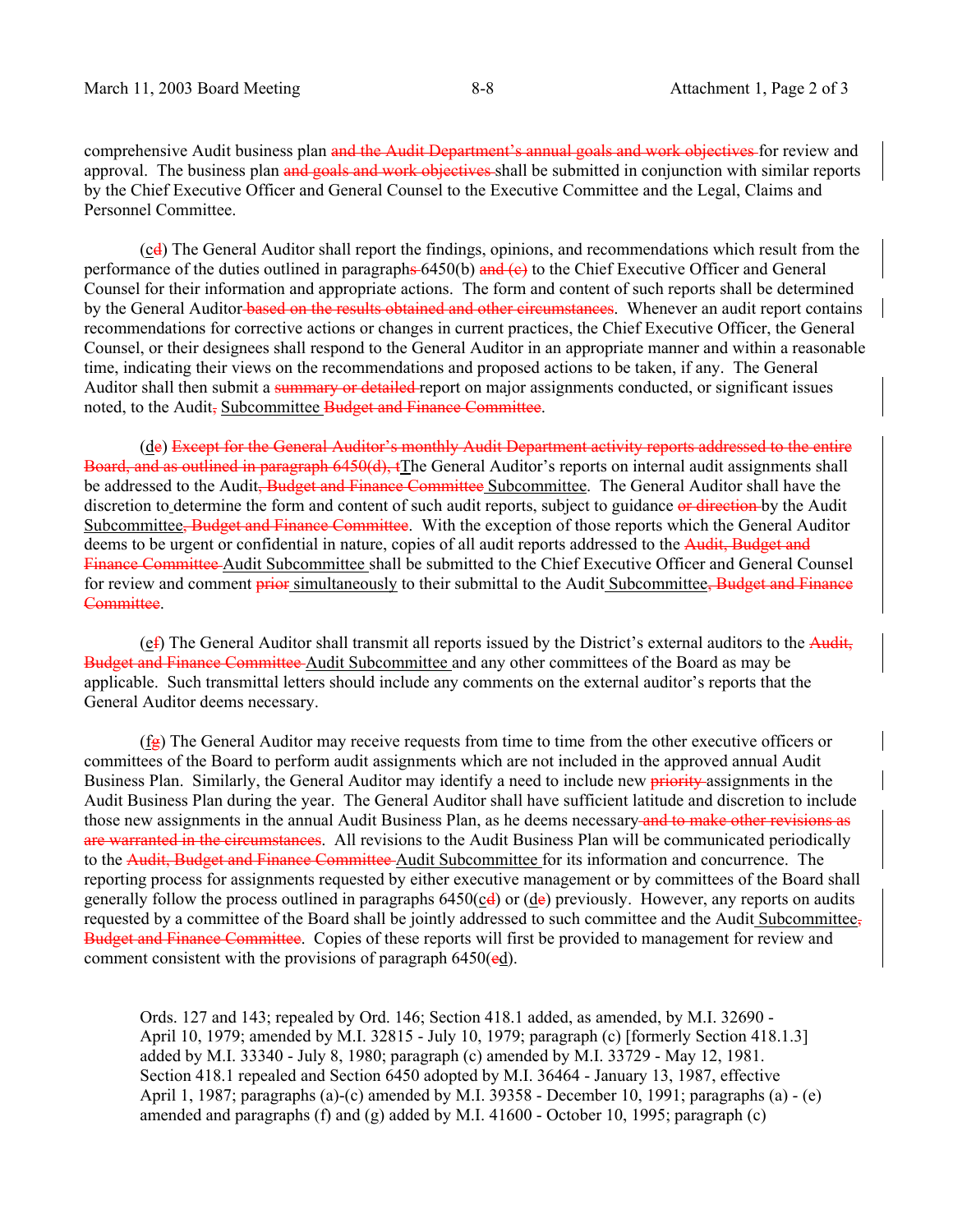amended by M.I. 43692 - August 17, 1999; paragraphs  $(b)$ – $(g)$  amended by M.I. 43968 - April 11, 2000; paragraphs (a), (c) – (g) amended by M. I.  $44582 -$  August 20, 2001.

### **§ 6451. Assistant General Auditor.**

(a) The General Auditor mayshall designate an Assistant General Auditor who shall perform such duties and render such services to the District as may be prescribed and assigned to him by the General Auditor, with like effect as though such duties or services were performed or rendered in person by the General Auditor.

 (b) During the absence of the General Auditor, or his inability for any reason to act in person, or in case of his death, resignation or removal, until the appointment and qualification of his successor, the Assistant General Auditor shall perform all of the duties and exercise all of the powers of the General Auditor.

 (c) The Assistant General Auditor shall act in the name of the General Auditor, except when directed by the latter to act in his own name, and his acts shall be equally effective whether done in the name of the General Auditor or in his own name. In case of the death, resignation or removal of the General Auditor, the Assistant General Auditor shall act in his own name.

Ord. 139; repealed by Ord. 146; Section 418.2 added, as amended, by M.I. 32690 - April 10, 1979. Section 418.2 repealed and Section 6451 adopted by M.I. 36464 - January 13, 1987, effective April 1, 1987; paragraphs (a)-(c) amended by M.I. 43968 - April 11, 2000.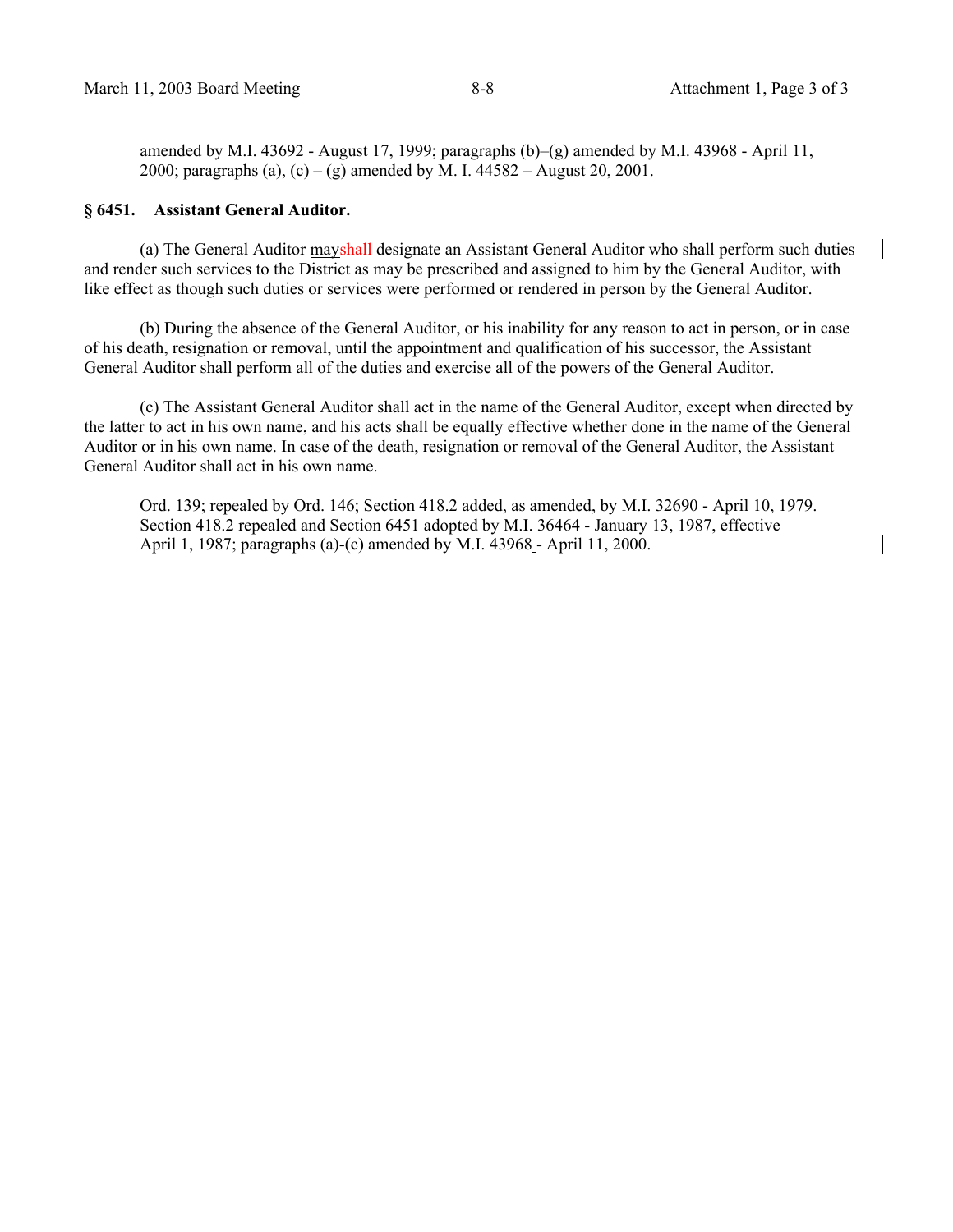## **GENERAL AUDITOR**

Sec.

6450. Powers and Duties

6451. Assistant General Auditor

6452. Authority to Obtain Professional Services

### **§ 6450. Powers and Duties.**

 (a) The District's independent internal auditing function is governed by provisions of the California Government Code and by policies established by the Board of Directors. The scope of internal auditing activities is subject to Board review and approval, but shall not otherwise be restricted. The Audit Subcommittee is responsible for the oversight of the internal auditing function, approving the Audit Department charter and for reviewing reports issued by both the internal and external auditors. Internal auditors, with stringent regard for safekeeping and confidentiality, shall have access to all District activities, records, property, and employees as may be necessary to carry out their assigned responsibilities.

 (b) The General Auditor manages the District's Audit Department and is responsible for recommending an Audit Department charter, any changes to which shall be approved by the Audit Subcommittee, and is responsible for formulating departmental policies and procedures; directing and evaluating the performance of work done by employees within the department, administering the internal records of the department; and administering the District's contract for external audit services. The General Auditor shall annually in advance of the July Board meetings, submit to the Audit Subcommittee a comprehensive Audit business plan for review and approval. The business plan shall be submitted in conjunction with similar reports by the Chief Executive Officer and General Counsel to the Executive Committee and the Legal, Claims and Personnel Committee.

 (c) The General Auditor shall report the findings, opinions, and recommendations which result from the performance of the duties outlined in paragraph 6450(b) to the Chief Executive Officer and General Counsel for their information and appropriate actions. The form and content of such reports shall be determined by the General Auditor. Whenever an audit report contains recommendations for corrective actions or changes in current practices, the Chief Executive Officer, the General Counsel, or their designees shall respond to the General Auditor in an appropriate manner and within a reasonable time, indicating their views on the recommendations and proposed actions to be taken, if any. The General Auditor shall then submit a report on major assignments conducted, or significant issues noted, to the Audit Subcommittee.

 (d) The General Auditor's reports on internal audit assignments shall be addressed to the Audit Subcommittee. The General Auditor shall have the discretion to determine the form and content of such audit reports, subject to guidance by the Audit Subcommittee. With the exception of those reports which the General Auditor deems to be urgent or confidential in nature, copies of all audit reports addressed to the Audit Subcommittee shall be submitted to the Chief Executive Officer and General Counsel for review and comment simultaneously to their submittal to the Audit Subcommittee.

 (e) The General Auditor shall transmit all reports issued by the District's external auditors to the Audit Subcommittee and any other committees of the Board as may be applicable. Such transmittal letters should include any comments on the external auditor's reports that the General Auditor deems necessary.

 (f) The General Auditor may receive requests from time to time from the other executive officers or committees of the Board to perform audit assignments, which are not included in the approved annual Audit Business Plan. Similarly, the General Auditor may identify a need to include new assignments in the Audit Business Plan during the year. The General Auditor shall have sufficient latitude and discretion to include